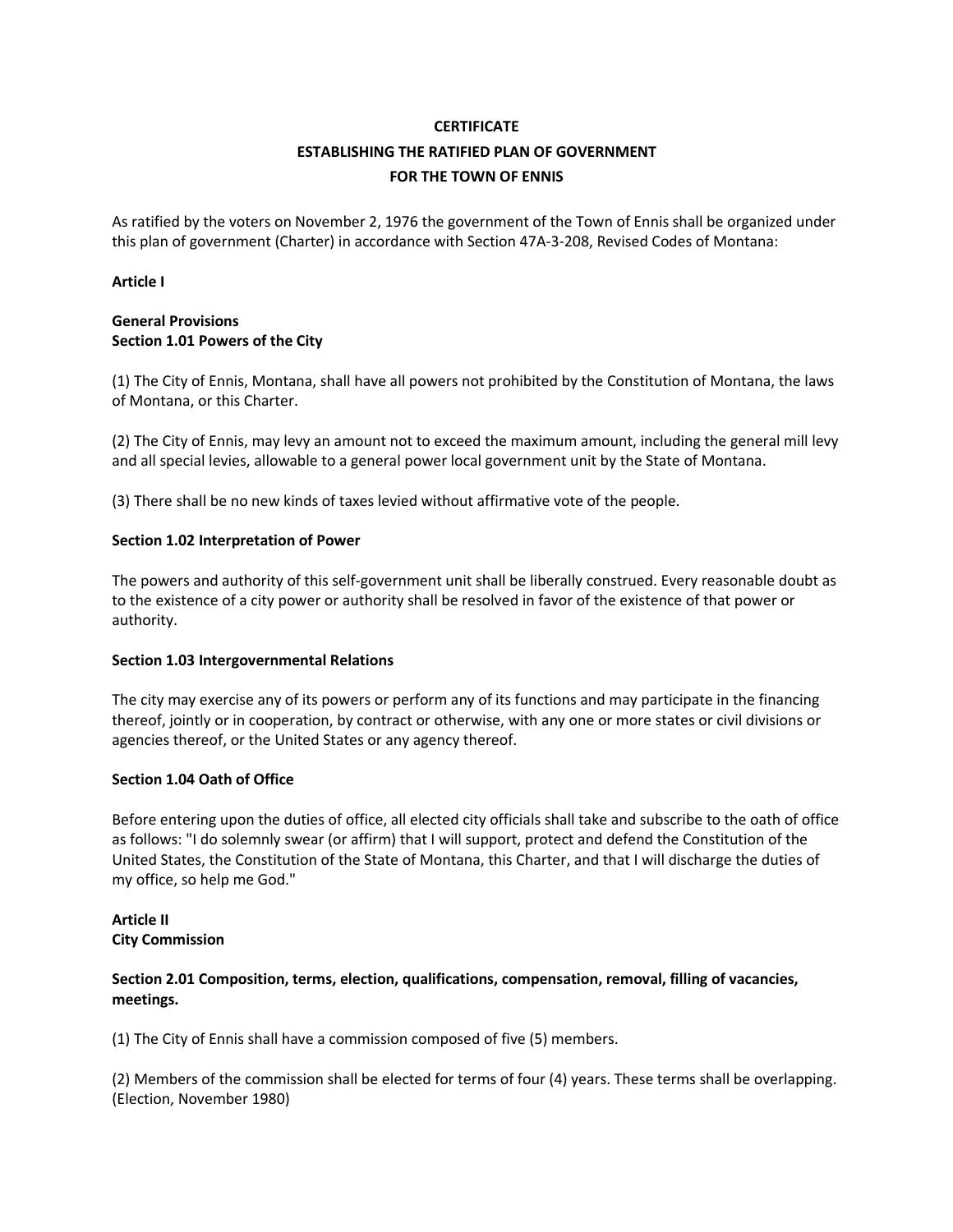(3) Elections for the commission shall be non-partisan.

(4) Commissioners shall be elected at large, as provided by state law.

(5) Only qualified voters of the city shall be eligible to hold the office of Commissioner.

(6) The commission shall determine the annual salary of commission members, and the mayor, by ordinance. No ordinance increasing such salary shall become effective until the date of commencement of the terms of commission members elected at the next regular election, provided that such election follows the adoption of such ordinance by at least six (6) months.

(7)(a) The office of commissioner shall become vacant upon his/her death, resignation, removal from office by any method authorized by law, or forfeiture of his/her office.

(b) A commissioner shall forfeit his/her office if he/she:

(i) loses his/her eligibility for election to his/her commission seat.

(ii) violates any expressed prohibition of this charter.

(iii) without commission approval, fails to attend two (2) consecutive, regularly scheduled meetings or absences himself/herself from the city continuously for thirty (30) days without consent of the commission.

(iv) is convicted of a felony or other offence involving moral turpitude,

(8) In the event of a vacancy, the commission shall by majority vote of the remaining members, appoint a person, eligible to hold such commission seat, to fill the vacancy until the next regular city election at which time the remainder of the term shall be filled as provided by law.

(9) The commission shall meet regularly at least once a month at such times and places as the commission may prescribe. Special meetings may be held on the call of the mayor or four (4) members of the commission, or by ten percent (10%) of the eligible voters. Such meetings shall be public and, whenever practicable, upon twenty-four (24) hours notice. The commission may recess for the purpose of discussing in a closed session, limited to its own membership, any matter which would tend to defame or prejudice the character or reputation of any person, provided the general subject matter for consideration is expressed in the motion calling for such session and that final action thereon shall not be taken by the commission until the matter is placed on the agenda.

### **Section 2.02 Powers and Duties**

The city commission shall be the legislative and policy determining body of the city. All powers of the city shall be vested in the commission, except as otherwise provided by law or this charter, and the commission shall provide for the exercise thereof and for the performance of all duties and obligations imposed on the city by law.

### **Section 2.03 Ordinances**

In addition to other acts required by law or by this charter to be done by ordinance, those acts of the commission shall be by ordinance which:

(1) Adopt or amend an administrative code or establish, alter or abolish any city department, office or agency;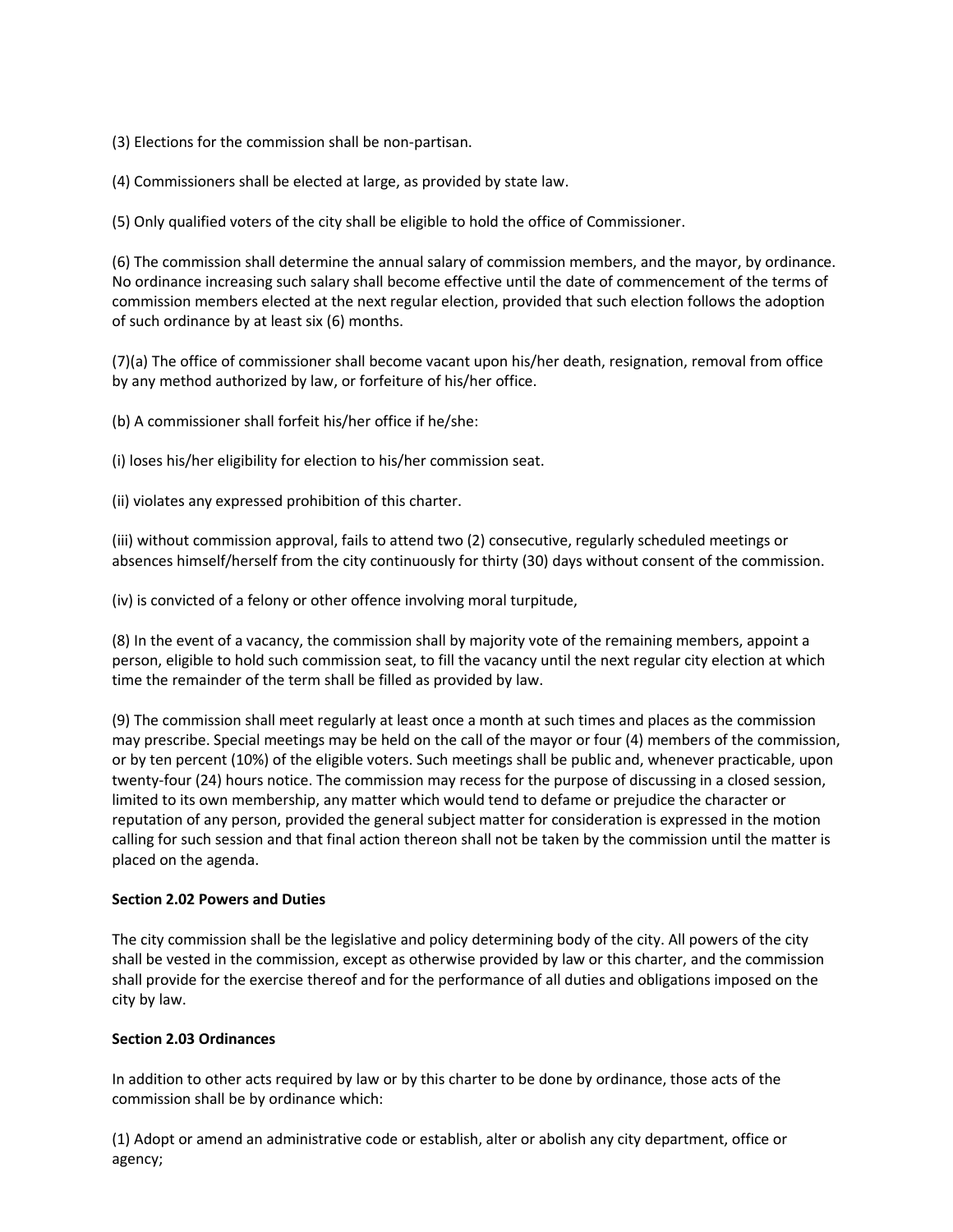(2) Provide for a fine or other penalty or establish a rule or regulation for violation of which a fine or other penalty is imposed;

(3) Levy taxes, except as otherwise provided by law or this charter;

- (4) Grant, renew or extend a franchise;
- (5) Regulate the rate charged for its services by a public utility;
- (6) Authorize the borrowing of money;

(7) Convey or lease or authorize the conveyance or lease of any lands of the city;

(8) Amend or repeal any ordinance previously adopted, except as otherwise provided in Article VI with respect to repeal of ordinances reconsidered under the referendum power.

### **Section 2.04 Prohibitions**

(1) Neither the commission nor any of its members may dictate the appointment or removal of any employee whom the mayor or any of his/her subordinates are empowered to appoint.

(2) Except for the purpose of inquiry or investigation under this charter or city ordinances, the commission or its members shall deal with city employees who are subject to the direction and supervision of the mayor solely through the mayor.

# **Article III City Mayor**

### **Section 3.01 Qualifications, Term, Election, Removal, Filling Vacancies, Meetings**

- (1) Only qualified voters of the city shall be eligible for the position of mayor.
- (2) The mayor shall be elected for a term of four (4) years.
- (3) Election of the mayor shall be non-partisan.
- (4) The mayor shall be elected at large, as provided by state law.

(5)(a) The office of mayor shall become vacant upon his/her death, resignation, removal from office by any method authorized by law, or forfeiture of his/her office.

- (b) The mayor shall forfeit his/her office if he/she:
- (i) loses his/her eligibility for election to his/her position;
- (ii) violates any expressed prohibition of this charter;

(iii) without commission approval, fails to attend two (2) consecutive regularly scheduled meetings or absences himself/herself from the city continuously for thirty (30) days without consent of the commission;

- (iv) is convicted of a felony or other offence involving moral turpitude.
- (6) In the event of a vacancy, the commission shall by majority vote, appoint a person, eligible to hold the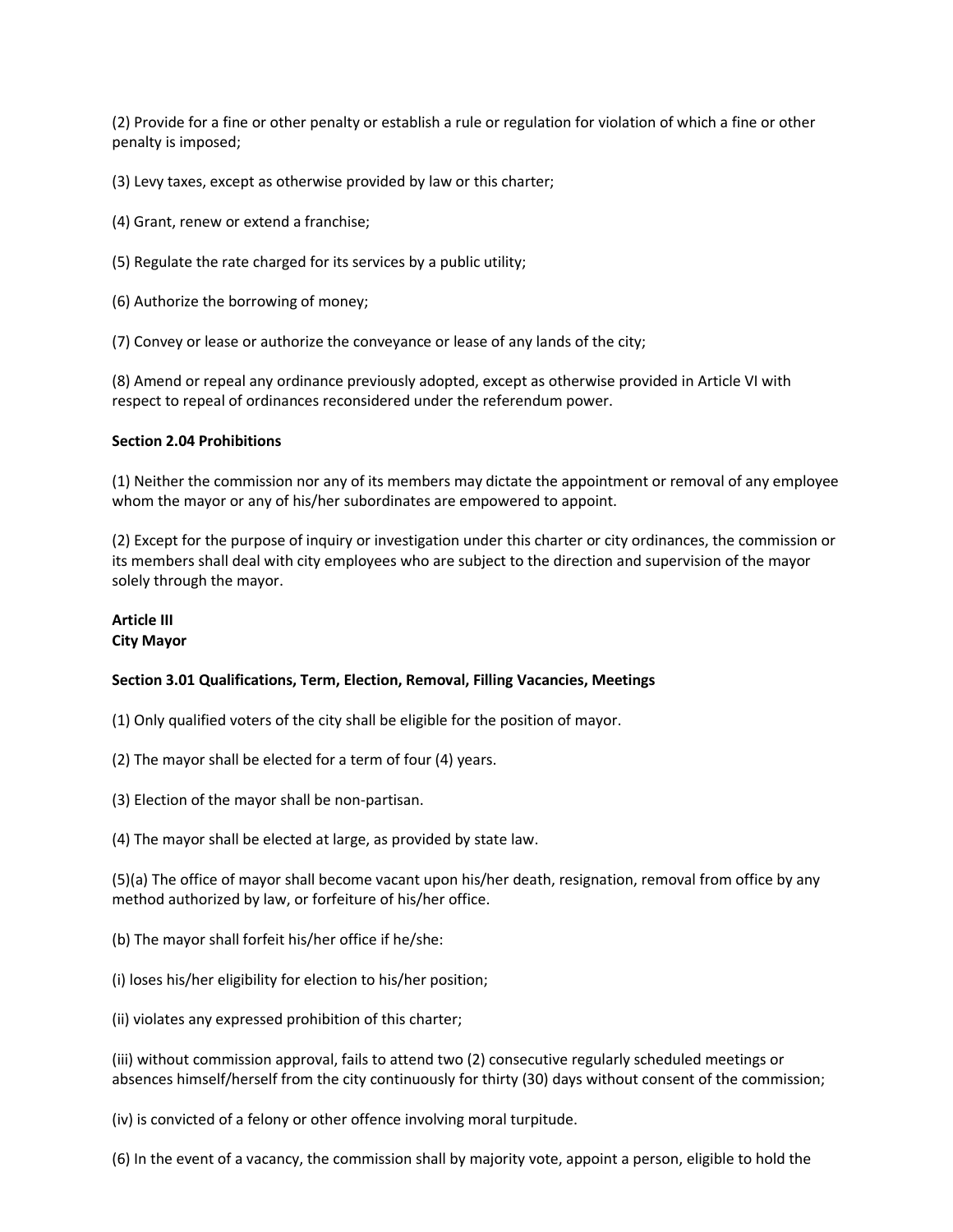mayor position, to fill the vacancy until the next regular city election at which time the remainder of the term shall be filled as provided by law.

(7) The mayor shall preside at all meetings of the commission.

#### **Section 3.02 Powers and Duties of the Mayor**

(1) The mayor shall be the chief executive officer of the city; he/she shall be responsible to the electors for the administration of all city affairs placed in his/her charge by this charter, law, ordinance or resolution.

(2) The mayor shall:

- (a) enforce laws, ordinances, and resolutions;
- (b) perform other duties required of him/her by law, ordinance or resolution;

(c) direct, supervise and administer all departments, agencies, and offices of the city except as otherwise provided by law or this charter;

- (d) carry out policies established by the commission;
- (e) prepare the commission agenda;
- (f) preside at all meetings of the commission;
- (g) make recommendations to the commission;

(h) call a general town meeting during the second quarter of the Fiscal Year to report on the affairs and financial condition of the city;

(i) execute bonds, notes, contracts and written obligations of the commission subject to the approval of the commission;

(j) report to the commission as the commission may require;

(k) attend, preside over, and take part in commission meetings, but may not vote;

(l) prepare and present the budget to the commission for its approval and execute the budget adopted by the commission;

(m) appoint a City Clerk-Treasurer with the approval (Majority plus one) of the commission;

(n) appoint, suspend, and remove all employees of the city except as otherwise provided by law, this charter, or ordinance. Employees appointed by the mayor and his subordinates shall be administratively responsible to the mayor;

(o) have the power to veto ordinances and resolutions, subject to override by a majority plus one of the whole number of the commission;

(p) have the power to form Advisory Councils and appoint members to Advisory Councils and appoint members to Advisory Councils whom from and after June 1, 1997, all such members of the local Advisory Councils shall be bona fide residents within the jurisdictional boundaries of the Town of Ennis during the period of their service on said Advisory Councils. (Election, November 1996)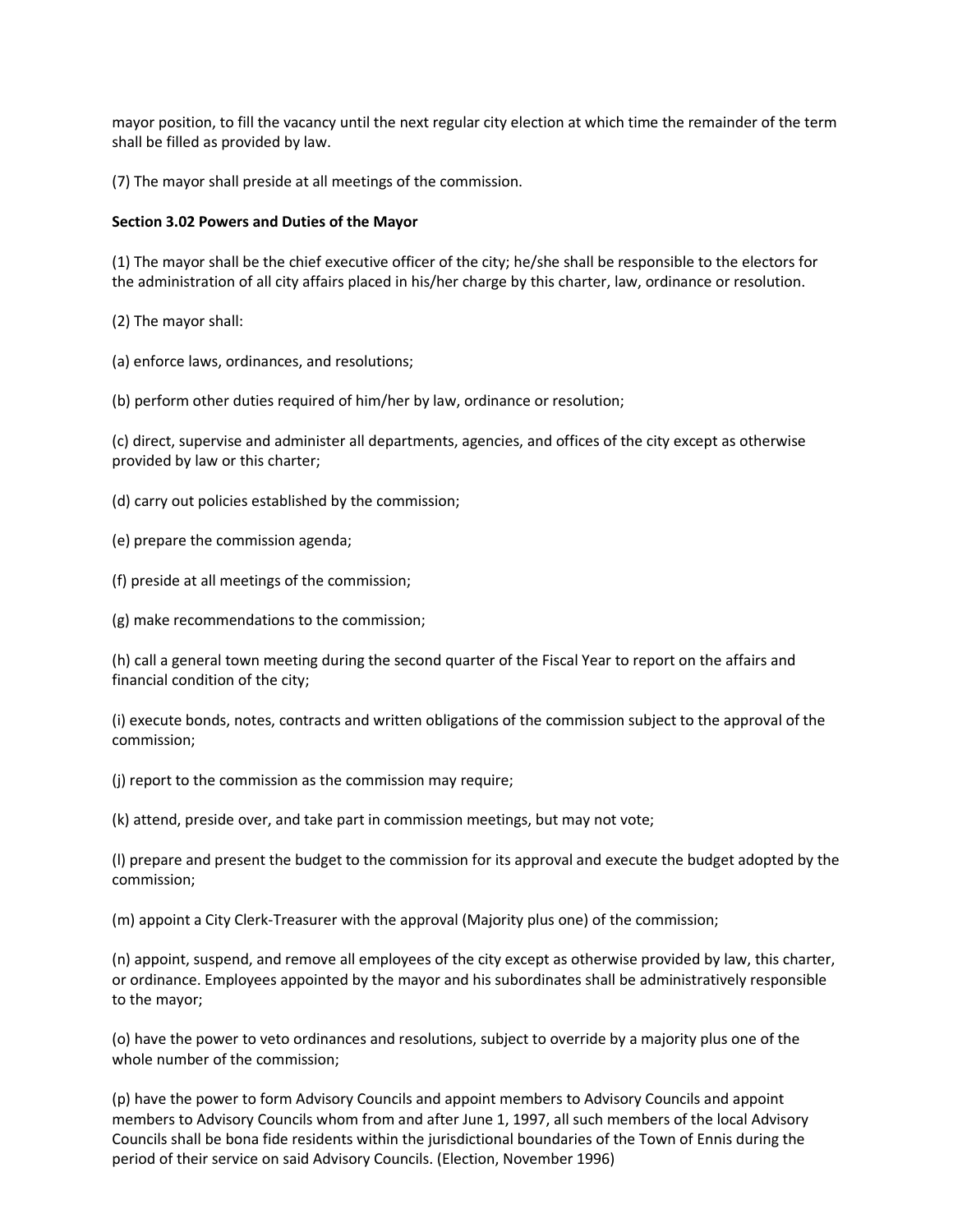# **Article IV Elections and Nominations**

### **Section 4.01 Elected City Officials**

The procedure for the nomination and election of all city elected officers shall be as prescribed by state law for non-partisan elections.

# **Section 4.02 Date of Holding Elections**

The procedure for holding regular elections and special elections shall be as prescribed by state law. Publication of notice of election shall be had in a newspaper of general circulation in the Town of Ennis by the Town Clerk, according to the laws regulating the election of local officials according to the provisions of the Montana Code Annotated. (Election, November 1996)

# **Article V**

# **Initiative, Referendum and Recall**

# **Section 5.01 Initiative and Referendum**

The people of Ennis shall retain the right to exercise initiative and referendum powers according to provisions of state law.

### **Section 5.02 Recall Provision**

Any or all of the elected officials provided for in this charter may be removed from office by the electors. The procedure to effect such removal shall be as prescribed by state law.

**Article VI Employees** 

### **Section 6.01 Residency**

From and after June 1, 1997, all employees of the local government of the Town of Ennis shall be bona fide residents within the boundaries of Ennis during the period of their employment by the Town of Ennis.

This requirement shall not apply to any employee: who has been recommended by his or her supervisor as having particular or special qualifications for employment; and whose employment has been approved by a super majority of the full council of the Town Commissioners. A super majority shall equal four (4) out of five (5) Town Commissioners. (Election, November 1966)

# **Article VII Amendment of Charter, Effective Date and Separability**

# **Section 7.01 Amendment of Charter**

The people of Ennis retain the right to amend this charter as prescribed by state law.

### **Section 7.02 Effective Date**

This charter shall become effective on May 2, 1977.

**Section 7.03 Separability**